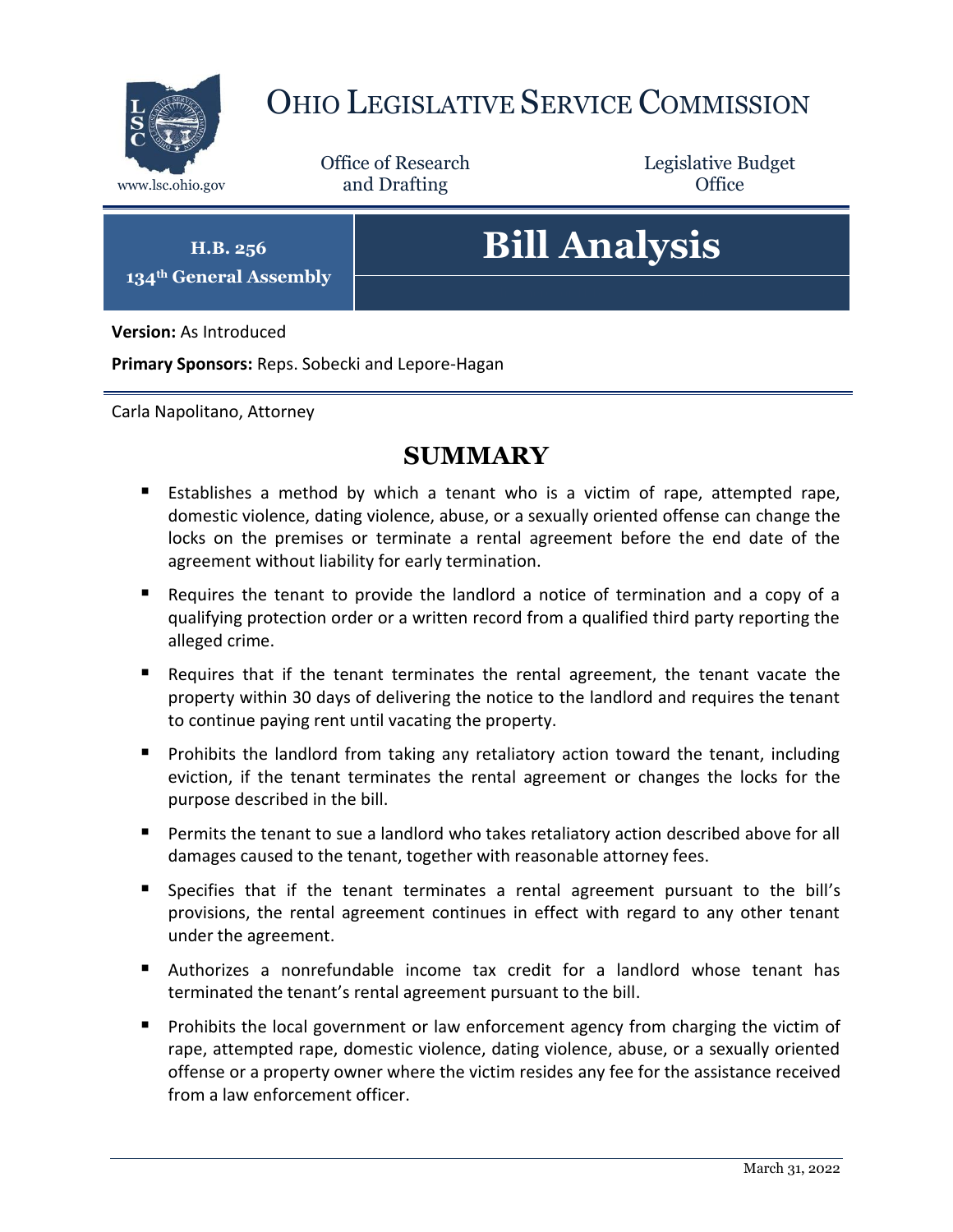Explicitly excludes from the General Nuisance Law any call to law enforcement related to rape, attempted rape, domestic violence, dating violence, abuse, or a sexually oriented offense.

# **DETAILED ANALYSIS**

#### **General overview**

Under the bill, a tenant who is an alleged victim of rape, attempted rape, domestic violence, dating violence, abuse, or a sexually oriented offense ("victim") may terminate their rental agreement early, in other words, break their lease, or the victim may change the locks on the premises, without a penalty, regardless of what the lease says, so long as the victim follows the procedures outlined in the bill. The bill authorizes an income tax credit for landlords that rent to a tenant who terminates their rental agreement for this reason. Also, under the bill, when a victim of rape, attempted rape, domestic violence, dating violence, abuse, or a sexually oriented offense receives assistance from local law enforcement, the bill prohibits the local government or the law enforcement agency from charging the victim any fee for the assistance they received. Lastly, the bill states that calls to law enforcement related to any of the above crimes cannot be considered a nuisance.

#### **Terminating a rental agreement or changing locks**

The bill permits a tenant who is an alleged victim of rape, attempted rape, domestic violence, dating violence, abuse, or a sexually oriented offense to terminate the victim's rental agreement or install new locks on the premises covered by the agreement if a qualifying protection order is issued or if the victim has reported the alleged domestic violence, rape, attempted rape, dating violence, abuse, or sexually oriented offense to a qualified third party, and the qualified third party has provided the tenant a written record of the report.<sup>1</sup> A "**qualified third party**" is defined in the bill as a law enforcement officer, health care professional, an employee of an Ohio court, a mental health professional, or a victim advocate. The "**written record of the report**" is defined as a written document produced by a qualified third party that includes the tenant's name, the qualified third party's name, a declaration that the qualified third party meets the definition of a qualified third party, and a statement that the tenant has made a credible report to a qualified third party of a rape, attempted rape, domestic violence, dating violence, abuse, or a sexually oriented offense. The written record of the report must also include the qualified third party's signature and date. $2$ 

A landlord cannot retaliate against a tenant by increasing the tenant's rent, decreasing services that are due to the tenant, or bringing or threatening to bring an eviction action because the tenant provided a notice of termination, indicated that the tenant might provide a

 $\overline{a}$ 

 $1$  R.C. 5321.172(B).

 $2$  R.C. 5321.172(A)(7) and (12).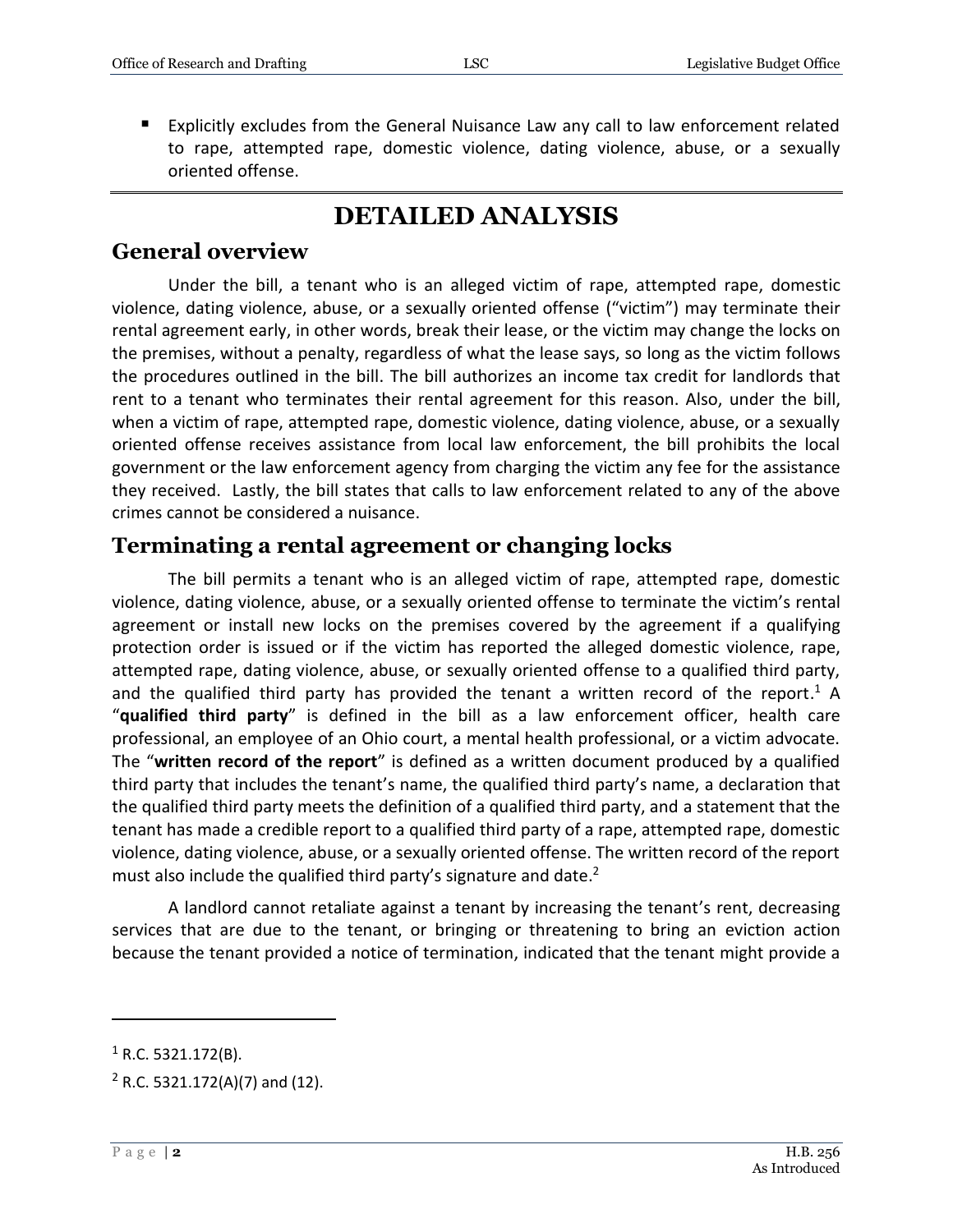notice of termination, installed a new lock or locks, or provided notice of the intention to install a new lock or locks.<sup>3</sup>

#### **Terminating a rental agreement**

The tenant must take the following **two** steps prior to terminating the rental agreement:

- 1. Provide the landlord with a written notice that the rental agreement will terminate and the date the tenant will move out, which must be within 30 days of delivering the notice.
- 2. Provide the landlord with a copy of either the qualifying protection order or, within 30 days of being signed by a qualified third party, a written record of a report signed by a qualified third party.<sup>4</sup>

When terminating the rental agreement, the tenant is responsible for rent and any other amounts due under the rental agreement for the period following delivery of the notice until the tenant vacates the property.<sup>5</sup> The landlord is required to give the tenant up to 30 days to vacate the property and cannot pursue an eviction against the tenant or charge the tenant a fee for early termination, regardless of what the rental agreement says. The landlord is prohibited from changing the locks or otherwise preventing the tenant from retrieving the tenant's possessions. The landlord must also return the security deposit to the tenant after the tenant vacates the property unless the landlord is entitled to keep a portion or all of the deposit in accordance with Ohio Landlord and Tenant Law. If a landlord violates these provisions, the tenant can enforce these protections by bringing a civil action against the landlord for all damages caused to the tenant, together with reasonable attorney's fees.<sup>6</sup>

#### **Changing locks**

If the tenant instead decides to change the locks, the tenant must provide the landlord with a notice of the intention to install new locks and provide the landlord a certified copy of the qualifying protection order or a copy of the written record signed by the qualified third party. When changing the lock or locks, the tenant can either rekey the lock if it is in good working condition or replace the entire locking mechanism with a locking mechanism of equal or better quality than the lock being replaced. If the landlord asks, the tenant must provide the new key to the landlord. Under the bill, the landlord can refuse to give the new key to the "**named individual**," defined in the bill as the person identified in a qualifying protection order as restrained from contact with the victim if the person is named in the rental agreement, regardless of what the rental agreement states. However, the named individual who has been

 $\overline{a}$ 

 $5$  R.C. 5321.172(E).

<sup>3</sup> R.C. 5321.02.

 $4$  R.C. 5321.172(C)(1).

 $6$  R.C. 5321.172(F).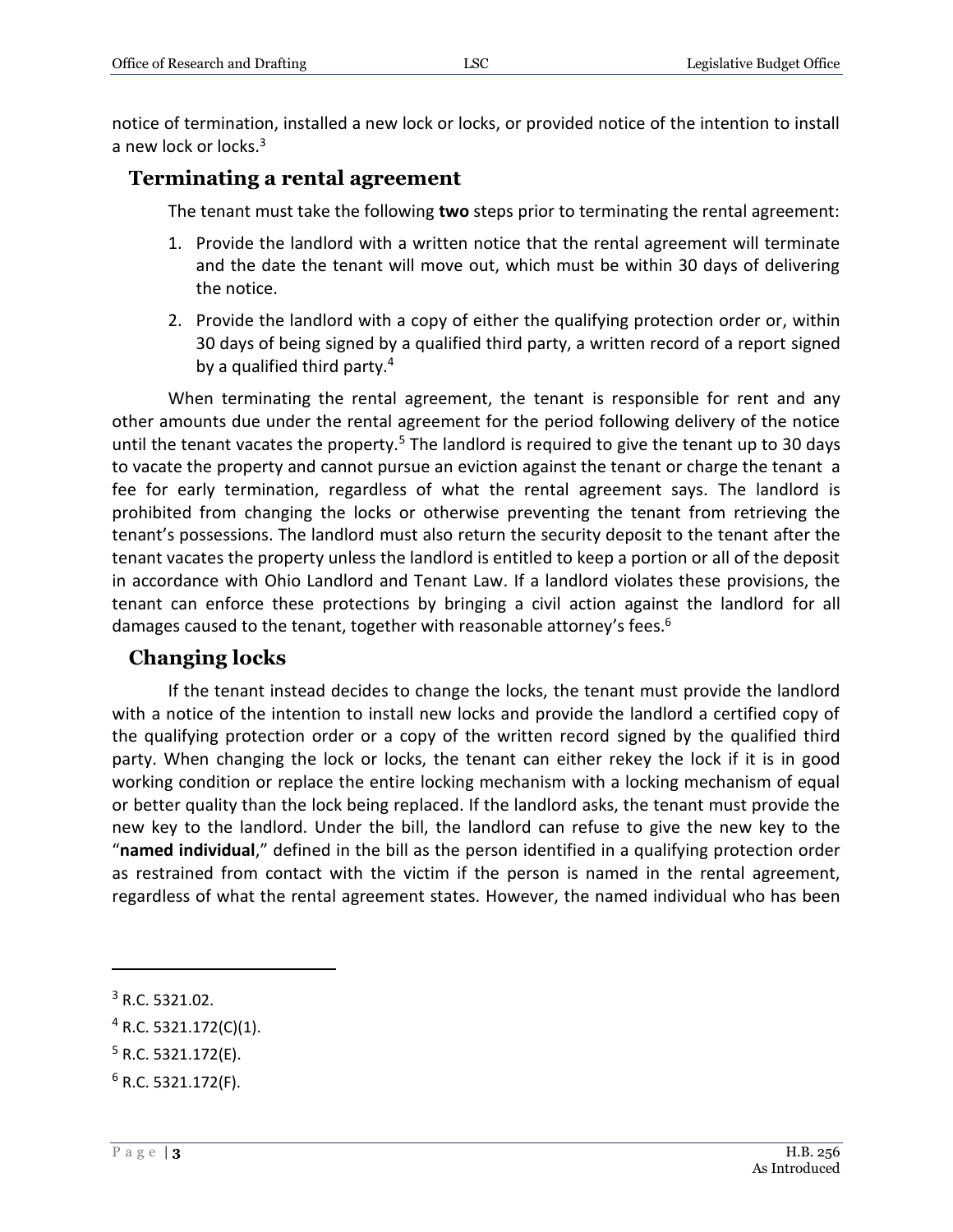excluded from the residential rental property is still liable for rent under the rental agreement, whether the locks have been changed or the lease has been terminated by the victim.<sup>7</sup>

#### **Confidentiality**

The landlord is prohibited from disclosing a forwarding address, contact information, or any other information that could be used to identify or locate the victim to the named individual, or an individual the landlord believes to be a relative of the named individual, or a person acting on behalf of the named individual, unless the person acting on behalf of the named individual is the named individual's attorney.<sup>8</sup>

#### **Other parties to the rental agreement**

If the victim terminates a rental agreement, the rental agreement continues in effect with regard to any co-tenant under the rental agreement. A "**co-tenant**" is defined in the bill as an individual, who is not a named individual, who is a party to a rental agreement with a victim seeking protection. The co-tenant is not responsible for any action or inaction by any other person on the rental agreement. Any co-tenant that is in this situation can do any of the following:

- 1. Terminate the rental agreement at the same time as the protected tenant;
- 2. Procure a new tenant within 30 days of the notice provided to the landlord by the victim;
- 3. Assume the entire lease.<sup>9</sup>

#### **Rental applicant protection**

The bill prohibits a landlord from refusing to enter into a rental agreement for an otherwise qualified applicant for tenancy if the applicant chooses to or chooses not to disclose that the applicant was a victim of rape, attempted rape, domestic violence, dating violence, abuse, or a sexually oriented offense, or if the landlord has reasonable suspicions that the applicant may be a future victim of rape, attempted rape, domestic violence, dating violence, abuse, or a sexually oriented offense.<sup>10</sup>

#### **Landlord income tax credit**

The bill authorizes a nonrefundable income tax credit for a landlord whose tenant has terminated the tenant's rental agreement under the circumstances prescribed by the bill. The credit equals \$200 for each rental agreement that is so terminated during taxable years ending on or after the bill's 90-day effective date.

 $\overline{a}$ 

 $7$  R.C. 5321.172(A)(6) and (C)(2) through (6).

 $8$  R.C. 5321.172(D).

 $9$  R.C. 5321.172(G).

 $10$  R.C. 5321.172(H).